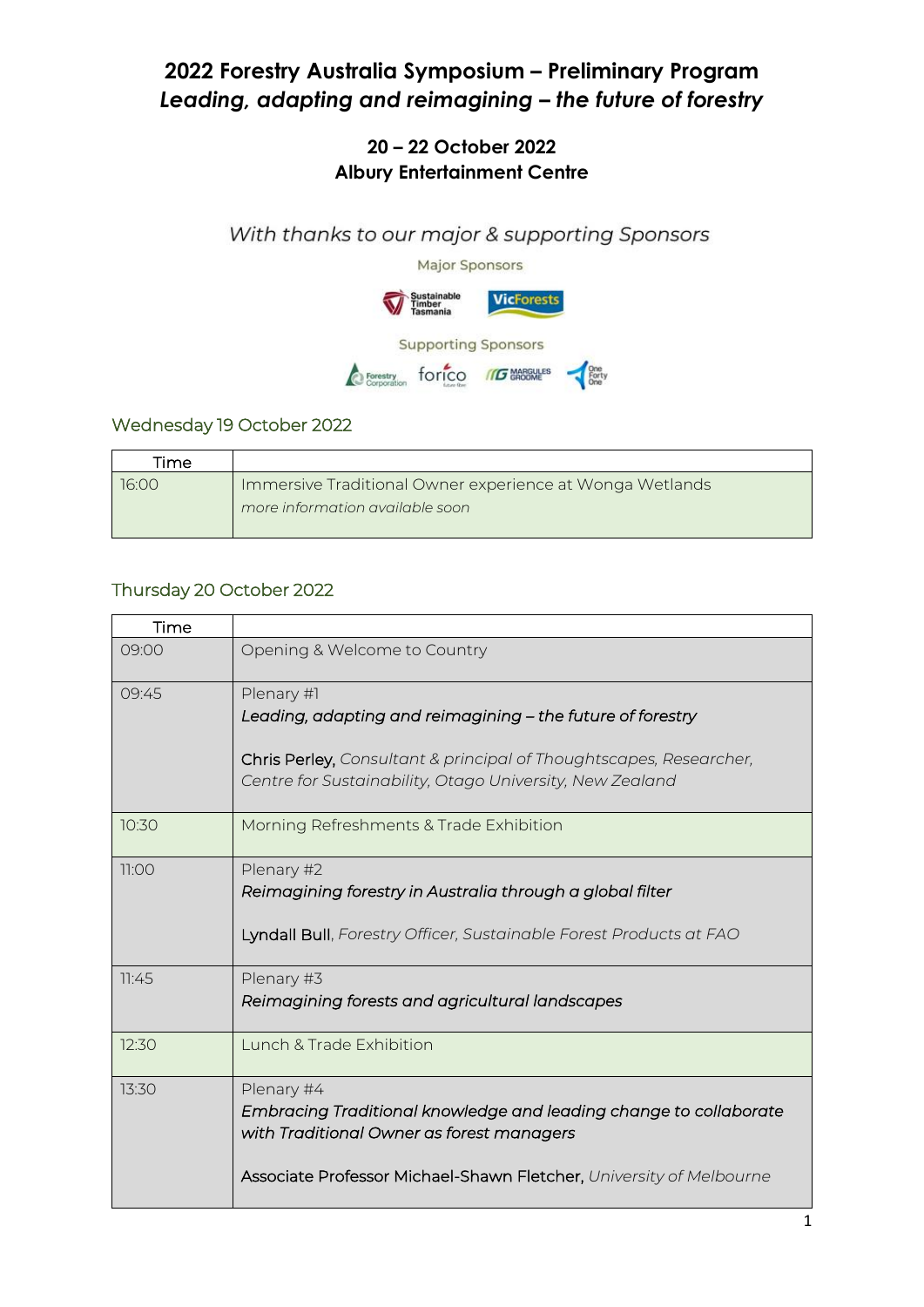| 14:15           | Plenary #5<br>Panel: Reimagining Forestry's Strategic Collaborations and<br>Partnerships |
|-----------------|------------------------------------------------------------------------------------------|
| 15:30           | Afternoon Refreshments & Trade Exhibitions                                               |
| 16:00           | Plenary #6<br>Panel: Growing timber: getting traction on Australian farms                |
| $17:30 - 19:00$ | Welcome Reception & Trade Exhibition                                                     |

## Friday 21 October 2022

| Time            |                                                                          |                                                |
|-----------------|--------------------------------------------------------------------------|------------------------------------------------|
| 08:30           | Welcome to Day 2                                                         |                                                |
| 08:50           | Panel #7<br>Theme: The politics and policy to expand the forestry estate |                                                |
| 10:30           | Morning Refreshments & Trade Exhibition                                  |                                                |
| 11:00           | Concurrent 1<br><b>Theme: Fire</b>                                       | Concurrent 2<br>Theme: Water                   |
| 12:30           | Lunch & Trade Exhibition                                                 |                                                |
| 13:30           | Concurrent 3<br>Theme: Recovery &<br>Resilience                          | Concurrent 4<br>Theme: Climate Change Adaption |
| 15:00           | Afternoon Refreshments & Trade Exhibition                                |                                                |
| 15:30           | <b>Closing Plenary</b><br>Theme: Innovation and Leading Change           |                                                |
| 16:10           | Final remarks and Symposium Close                                        |                                                |
| $16:30 - 17:15$ | <b>Forestry Australia AGM</b>                                            |                                                |
| $18:30 - 22:00$ | Symposium Dinner<br>The Albury Club                                      | Proudly Sponsored by                           |